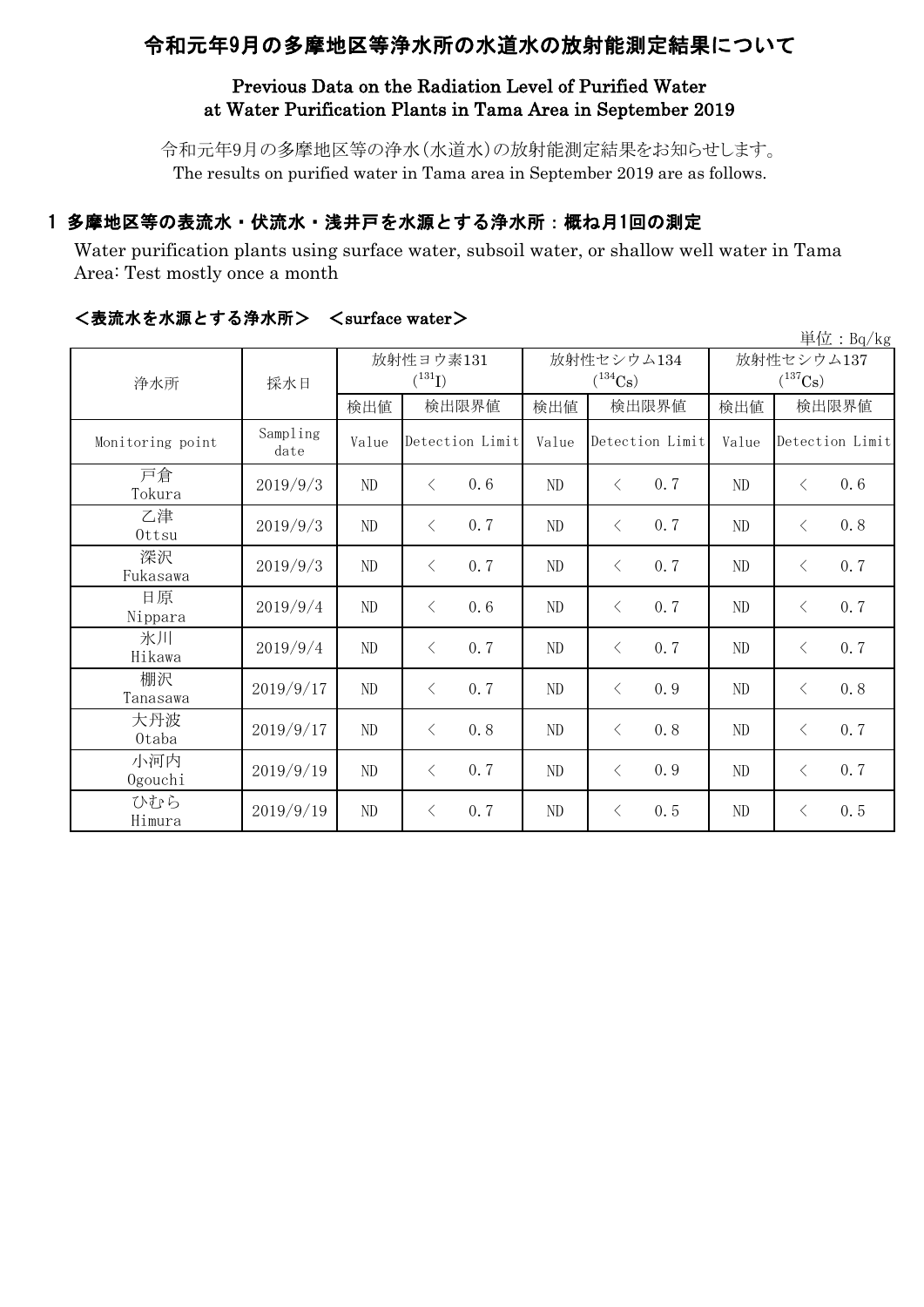#### <伏流水を水源とする浄水所> <subsoil water>

|                       |                  |                          |                 |                            |       |                 |                            |       |           | 単位: Bq/kg       |
|-----------------------|------------------|--------------------------|-----------------|----------------------------|-------|-----------------|----------------------------|-------|-----------|-----------------|
| 浄水所                   | 採水日              | 放射性ヨウ素131<br>$(^{131}I)$ |                 | 放射性セシウム134<br>$(^{134}Cs)$ |       |                 | 放射性セシウム137<br>$(^{137}Cs)$ |       |           |                 |
|                       |                  | 検出値                      | 検出限界値           |                            | 検出値   | 検出限界値           |                            | 検出値   | 検出限界値     |                 |
| Monitoring point      | Sampling<br>date | Value                    | Detection Limit |                            | Value | Detection Limit |                            | Value |           | Detection Limit |
| 高月<br>Takatsuki       | 2019/9/4         | ND                       | $\langle$       | 0.7                        | ND    | $\langle$       | 0.6                        | ND    | $\langle$ | 0.7             |
| 日向和田<br>Hinatawada    | 2019/9/9         | ND                       | $\langle$       | 0.8                        | ND    | $\langle$       | 0.5                        | ND    | $\lt$     | 0.8             |
| 成木<br>Nariki          | 2019/9/9         | ND                       | $\lt$           | 0.8                        | ND    | $\lt$           | 0.8                        | ND    | $\lt$     | 0.8             |
| 二俣尾<br>Futamatao      | 2019/9/11        | ND                       | $\lt$           | 0.8                        | ND    | $\langle$       | 0.4                        | ND    | $\langle$ | 0.8             |
| 沢井第一<br>Sawaidaiichi  | 2019/9/11        | ND                       | $\langle$       | 0.8                        | ND    | $\lt$           | 0.9                        | ND    | $\langle$ | 0.7             |
| 千ヶ瀬第二<br>Chigasedaini | 2019/9/17        | ND                       | $\lt$           | 0.7                        | ND    | $\langle$       | 0.7                        | ND    | $\lt$     | 0.7             |
| 御岳山<br>Mitakesann     | 2019/9/17        | ND                       | $\langle$       | 0.7                        | ND    | $\langle$       | 0.6                        | ND    | $\langle$ | 0.8             |

## <地下水(浅井戸)を水源とする浄水所> <shallow well>

単位:Bq/kg 検出値 | 検出限直 | 検出限界値 | 検出値 | 検出限界値 Monitoring point Sampling<br>date mpiing | Value |Detection Limit | Value |Detection Limit | Value |Detection Limit | date | Detection Limit | Value | Detection Limit | Value | Detection Limit | Value | Detection Limit | Value | Detection Limit | Value | D 上石原  $\frac{11}{20}$   $\frac{11}{20}$   $\frac{11}{20}$   $\frac{1}{20}$   $\frac{2019}{9/9}$  ND  $\leq$  0.5 ND  $\leq$  0.4 ND  $\leq$  0.5 上代継  $\frac{11}{100}$   $\frac{1}{100}$  2019/9/18 ND < 0.9 ND < 0.7 ND < 0.7 大久野 Oguno 2019/9/18 ND <sup>&</sup>lt; 0.7 ND <sup>&</sup>lt; 0.7 ND <sup>&</sup>lt; 0.8 浄水所 採水日 放射性ヨウ素131  $({}^{131}\text{I})$ 放射性セシウム134  $(134)$ Cs 放射性セシウム137  $(137)$ Cs)